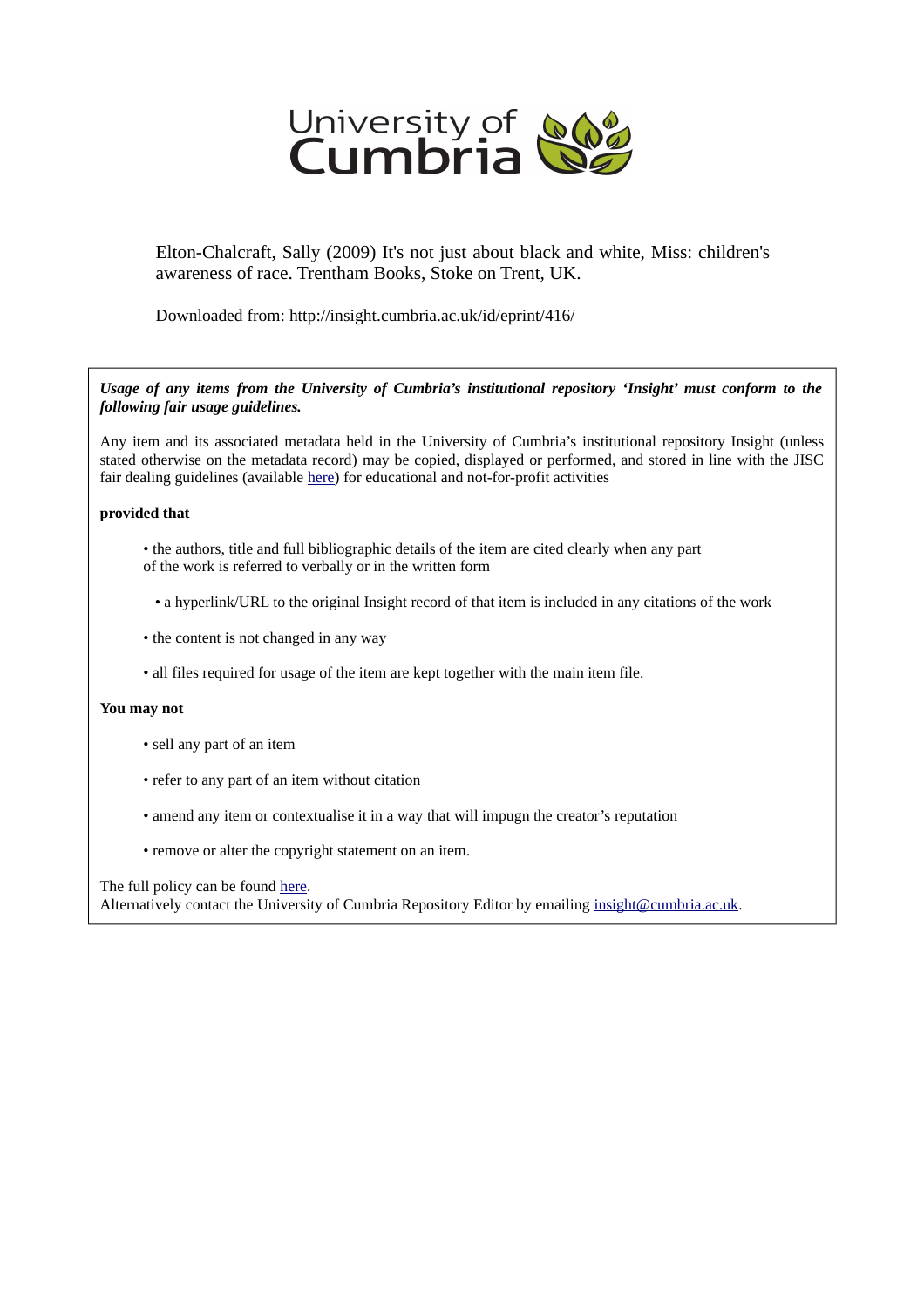# RACISM QUESTIONED...

# **"IT'S NOT JUST ABOUT BLACK AND WHITE MISS" :**



The attitudes of primary<br>school aged children school aged towards cultural diversity is the subject of a new book by the University of Cumbria's Dr Sally Elton-Chalcraft. Entitled "It's not just about black and white: children's awareness of race" published by Trentham Books (2009), the book explores the thoughts of a range of 9 and 10 year olds (in two predominantly white and two

minority ethnic schools) towards the many different cultures which exist in Britain today.

The writer worked collaboratively with the children in deciding how to collect information and this is explained in the final section of the book. Here she provides an insight into her research supporting her argument that the data is richer because the children themselves worked collaboratively with her in designing questions

for the interviews with small groups of children. **One girl of Asian heritage said "So we are like dictionaries Miss you want to look things up in us."**

My interviews were conducted in such a way that the children felt able to speak freely about different cultures and how to counter racism in their schools. Some children displayed anti racist sentiments, Terri a white girl noted **"Grandparents might think differently. In the olden days people seemed to be more**

**racist. We've been brought up to know about different religions and we're friendlier…children know more and are less racist than adults".**

I charted children's opinions into 4 categories, for example:

- **Category A:** anti racist with a high degree of knowledge about other cultures characterized by many Asian heritage children and a few white children for example Terri above.
- **e** Category B: Many children, mainly from predominantly white schools, displayed anti racist views despite their paucity of knowledge of cultures different to their own,
- **e** Category C: is particularly interesting because I found that a few children who were deemed to be knowledgeable about a variety of diverse cultures nevertheless expressed racist opinions. Sometimes these children instantly regretted their

at home. This can be found in other work such as the seminal "Racism in children's lives" Troyna and Hatcher (1992). For example Max a white boy said: "My dad's ermm a racist because he don't like no brown skinned people but he does like half caste cos there's a wrestler that's half caste De Roc Sally: So how did you describe your dad, your Dad's a what?

A minority of children expressed

racist views and these

children were in the

main white boys from

low socio economic

backgrounds

and a racist."

Max: Err a racist he don't like brown skinned people but he does like half castes, 'cos he's just fine with half castes, 'cos he used to take the rip out of half castes but I said 'don't dad because it's a bit nasty but you can take the rip out of Hindus because I don't like them'. 'Cos it's Bin Laden he's like the boss of all the Hindus (pause) That's about all I know".

This racist comment is especially offensive for a variety of reasons as Max misconceives Bin Laden as a Hindu and in so doing implies that, like him, all Hindus are terrorists. It would of course be

equally as prejudiced if he had called Bin Laden a Muslim, a detail which many Muslims dispute, because again there is the implication that all Muslims are terrorists. There is obviously much work to be done here!

comments or behaviour, for example a girl of Caribbean heritage pulled at the corners of her eyes mimicking, to her mind, a Chinese person and then said "I shouldn't have done that". But one boy of Asian heritage, was described by

children from a variety of different cultures, to be a " bully

**Category D:** A minority of children expressed racist views and these children were in the main white boys from low socio economic backgrounds and showed little knowledge of other cultures. Many of them rehearsed the views they heard

However, generally the children provide vibrant, profound views, and often rather surprising ideas. I accompany these in the book with my own close observation of school life, and the views and practices of teachers. The following interchange shows children at one of the predominantly white schools talking about the literal colours of people's skins. Bart and Michelle are white, Kurt is dual heritage Caribbean and white:

Kurt:Yeah all the teachers are [white in this school]

Michelle: all the kids are

Kurt: I'm orange

 $20$